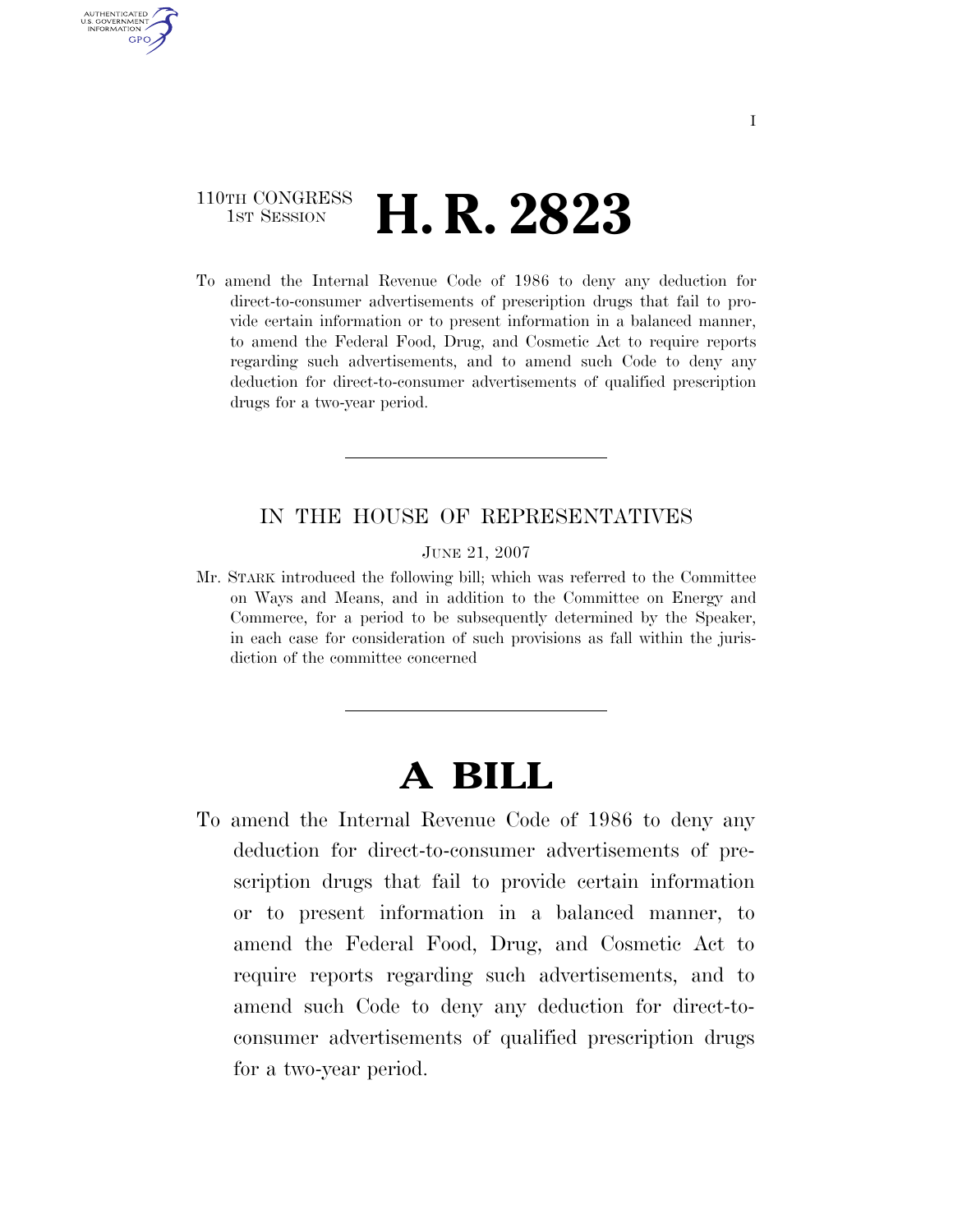*Be it enacted by the Senate and House of Representa- tives of the United States of America in Congress assembled,*  **SECTION 1. SHORT TITLE.**  This Act may be cited as the ''Fair Balance Prescrip- tion Drug Advertisement Act of 2007''. **SEC. 2. DISALLOWANCE OF DEDUCTION FOR DIRECT-TO- CONSUMER ADVERTISEMENT OF PRESCRIP- TION DRUG THAT FAILS TO PROVIDE CER- TAIN INFORMATION OR TO PRESENT BAL- ANCED INFORMATION.**  (a) GENERAL RULE.—Part IX of subchapter B of chapter 1 of the Internal Revenue Code of 1986 (relating to items not deductible) is amended by adding at the end the following new section: **''SEC. 280I. DIRECT-TO-CONSUMER ADVERTISEMENT OF PRESCRIPTION DRUG THAT FAILS TO PRO- VIDE CERTAIN INFORMATION OR TO PRESENT BALANCED INFORMATION.**  ''No deduction shall be allowed under this chapter for any expense of an advertisement for a prescription drug if, with respect to such advertisement, the Secretary of Health and Human Services has submitted to the Sec- retary of the Treasury a report under section 311 of the Federal Food, Drug, and Cosmetic Act.''.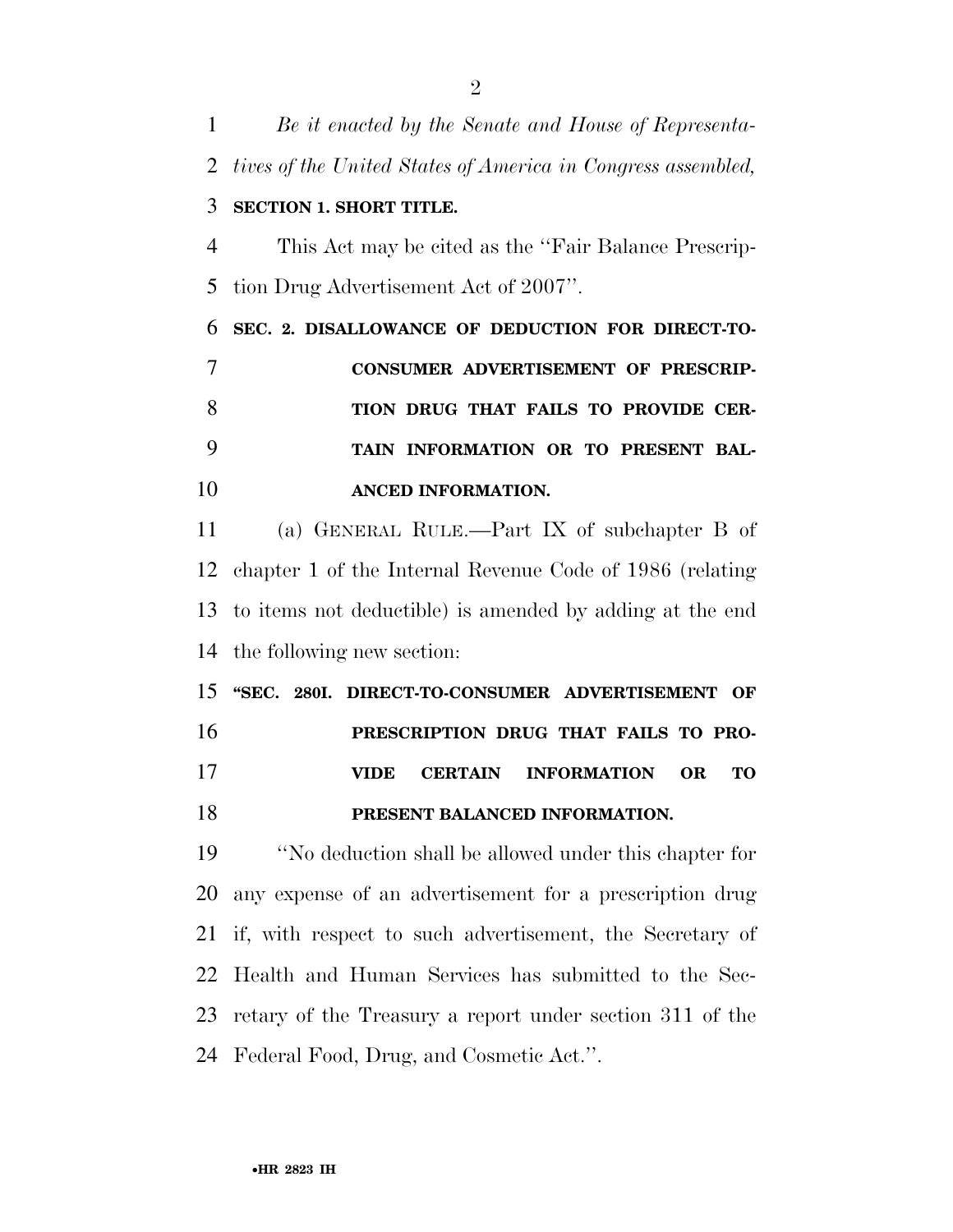| 1              | (b) CLERICAL AMENDMENT.—The table of sections                                                                                                             |
|----------------|-----------------------------------------------------------------------------------------------------------------------------------------------------------|
| 2              | for part IX of subchapter B of chapter 1 of such Code                                                                                                     |
| 3              | is amended by adding at the end the following new item.                                                                                                   |
|                | "Sec. 280I. Direct-to-consumer advertisement of prescription drug that fails to<br>provide certain information or to present balanced informa-<br>tion.". |
| $\overline{4}$ | (c) EFFECTIVE DATE.—The amendments made by                                                                                                                |
| 5              | this section shall apply to amounts paid or incurred after                                                                                                |
| 6              | December 31, 2007.                                                                                                                                        |
| 7              | SEC. 3. PROHIBITIONS REGARDING DIRECT-TO-CONSUMER                                                                                                         |
| 8              | PRESCRIPTION DRUG ADVERTISING;<br>RE-                                                                                                                     |
| 9              | PORTING OF VIOLATIONS TO INTERNAL REV-                                                                                                                    |
| 10             | <b>ENUE SERVICE.</b>                                                                                                                                      |
| 11             | Chapter III of the Federal Food, Drug, and Cosmetic                                                                                                       |
| 12             | Act $(21 \text{ U.S.C. } 331 \text{ et seq.})$ is amended by adding at the                                                                                |
| 13             | end the following section:                                                                                                                                |
| 14             |                                                                                                                                                           |
|                | "PROHIBITIONS REGARDING DIRECT-TO-CONSUMER PRE-                                                                                                           |
| 15             | SCRIPTION DRUG ADVERTISING; REPORTING OF VIO-                                                                                                             |
| 16             | LATIONS TO INTERNAL REVENUE SERVICE                                                                                                                       |
| 17             | "SEC. 311. With respect to a direct-to-consumer ad-                                                                                                       |
| 18             | vertisement of a prescription drug, the Secretary shall re-                                                                                               |
| 19             | port to the Secretary of the Treasury—                                                                                                                    |
| 20             | $\lq(1)$ any violation of section 301 involving the                                                                                                       |
| 21             | misbranding of the prescription drug by reason of                                                                                                         |
| $22\,$         | failure to comply with the requirements of section                                                                                                        |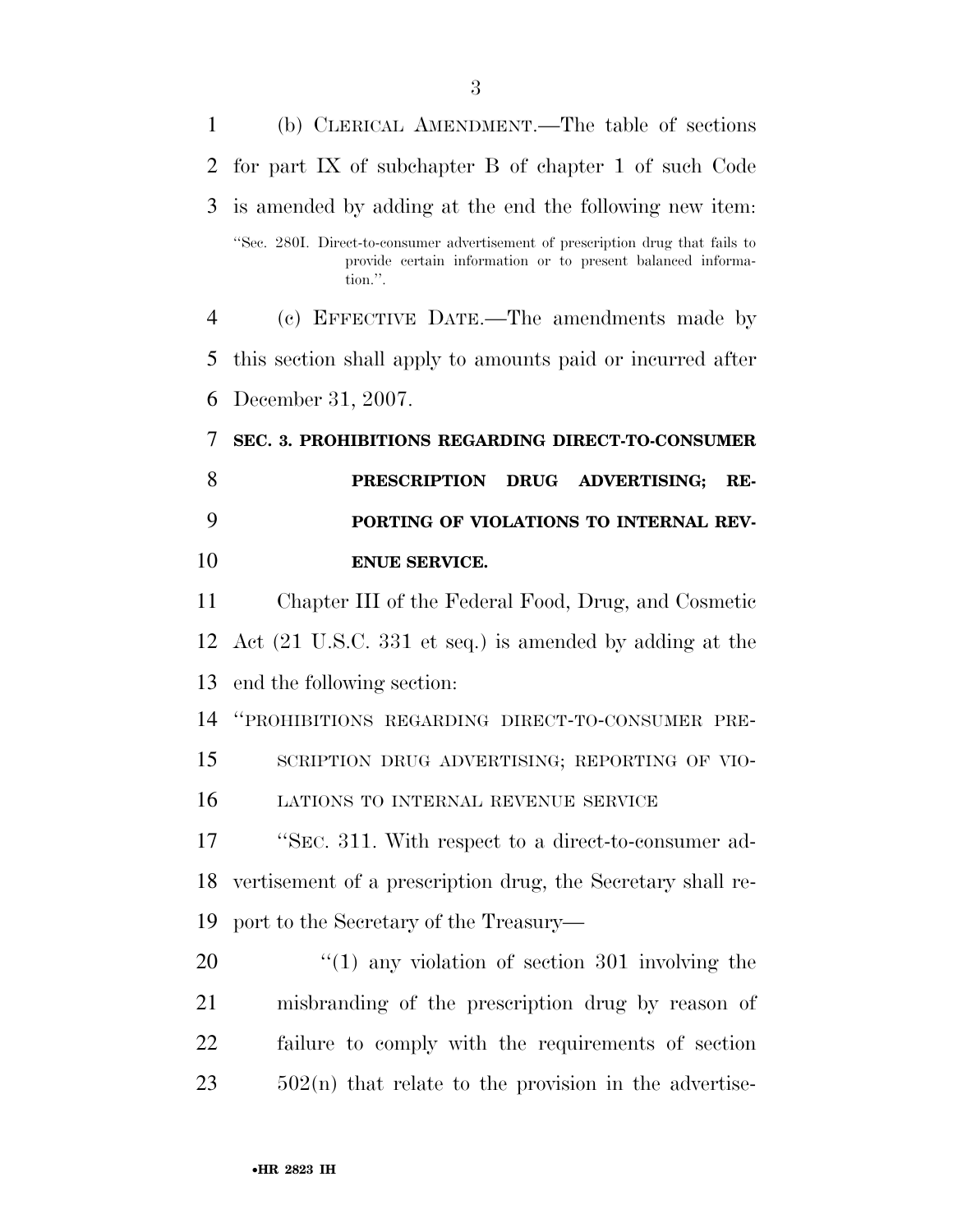ment of true statements relating to side effects, con-traindications, and effectiveness; or

3 "(2) any determination by the Secretary, made upon a petition of an interested person or the Sec- retary's own initiative, that under criteria estab- lished by the Secretary by regulation, the portion of the advertisement devoted to describing side effects, contraindications, or any lack of effectiveness is less than the portion of the advertisement devoted to de- scribing the benefits of the drug, taking into account the amount and type size of any printed informa- tion, whether all printed material is printed together or on facing or consecutive pages, the duration of the advertisement (in the case of an advertisement through media such as television or radio), and such other factors as the Secretary determines to be ap-propriate.''.

**SEC. 4. DISALLOWANCE OF DEDUCTION FOR DIRECT-TO-**

 **CONSUMER ADVERTISEMENT OF QUALIFIED PRESCRIPTION DRUG FOR TWO-YEAR PE-RIOD.** 

 (a) GENERAL RULE.—Part IX of subchapter B of chapter 1 of the Internal Revenue Code of 1986 (as amended by section 2) is amended by adding at the end the following new section: